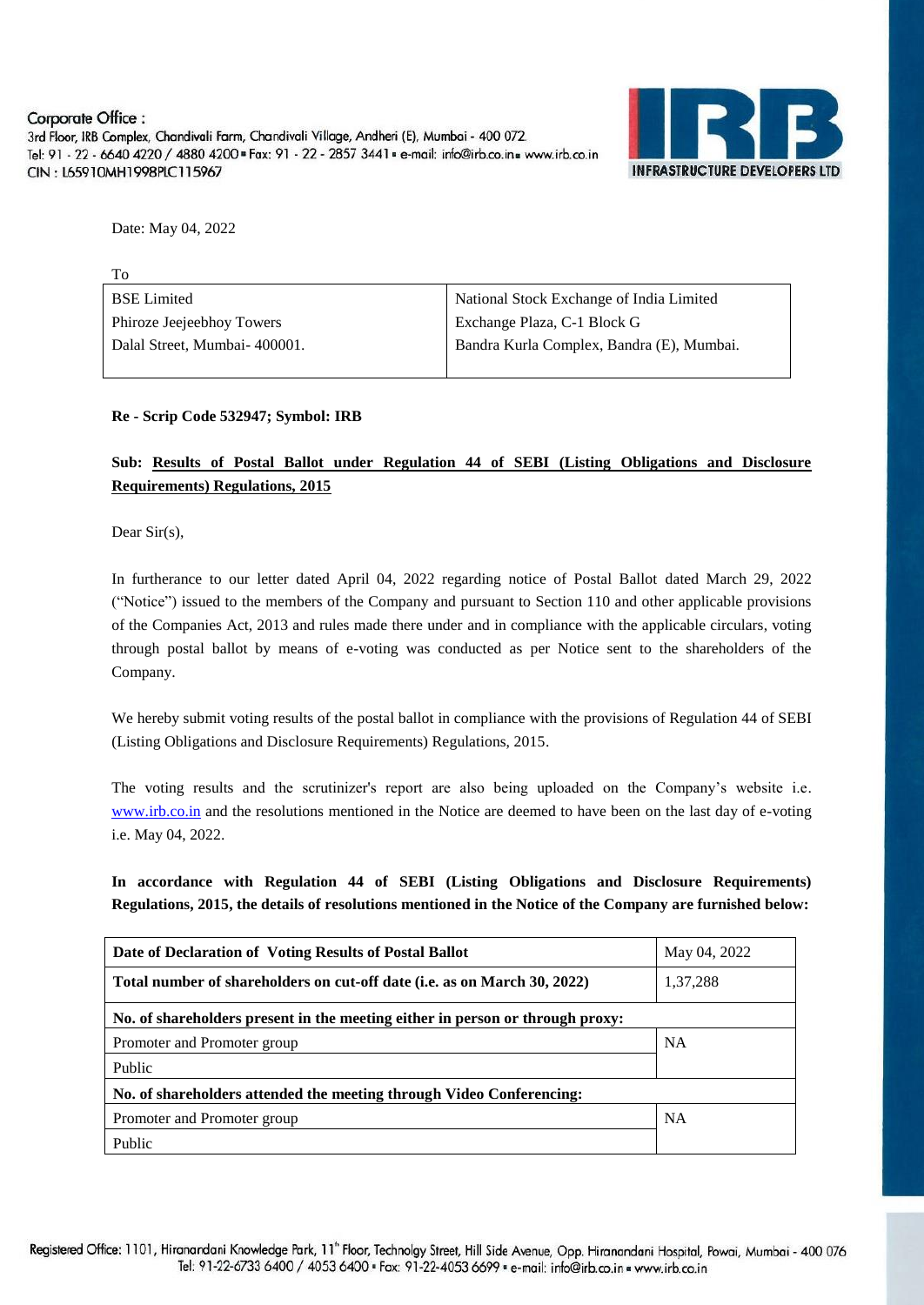

**Voting Results of the above mentioned resolutions as per the format prescribed by SEBI under Regulation 44 of SEBI (Listing Obligations and Disclosure Requirements), 2015 are as follows:**

#### **Resolution Item No. 1 – Ordinary Resolution:**

Appointment of Mr. Carlos Ricardo Ugarte Cruz Coke as a Non-Executive Director, liable to retire by rotation.

| <b>Resolution required:</b> |                                                 |              |                 | <b>Ordinary Resolution</b> |                |                          |                     |                          |  |  |
|-----------------------------|-------------------------------------------------|--------------|-----------------|----------------------------|----------------|--------------------------|---------------------|--------------------------|--|--|
|                             | Whether promoter/ promoter group are interested |              |                 |                            | No             |                          |                     |                          |  |  |
|                             | in the agenda/resolution?                       |              |                 |                            |                |                          |                     |                          |  |  |
| Catego                      | Mode of<br>No. of shares<br>No. of votes        |              |                 | $\frac{1}{2}$<br>of        | No. of Votes - | No. of Votes             | $\frac{0}{0}$<br>of | $%$ of                   |  |  |
| ry                          | <b>Voting</b>                                   | held         | polled          | <b>Votes</b>               | in favour      | - against                | <b>Votes</b>        | <b>Vote</b>              |  |  |
|                             |                                                 |              |                 | <b>Polled</b>              |                |                          | in                  | $\bf{s}$                 |  |  |
|                             |                                                 |              |                 | on                         |                |                          | favour              | agai                     |  |  |
|                             |                                                 |              |                 | outstan                    |                |                          | on                  | nst                      |  |  |
|                             |                                                 |              |                 | ding                       |                |                          | votes               | on                       |  |  |
|                             |                                                 |              |                 | shares                     |                |                          | polled              | vote                     |  |  |
|                             |                                                 |              |                 |                            |                |                          |                     | ${\bf S}$                |  |  |
|                             |                                                 |              |                 |                            |                |                          |                     | polle<br>d               |  |  |
|                             |                                                 | (1)          | (2)             | $(3)=$                     | (4)            | (5)                      | $(6)=$              | $(7)=$ [                 |  |  |
|                             |                                                 |              |                 | $[(2)/(1)]^*$              |                |                          | [(4)/(2)]           | (5)/(                    |  |  |
|                             |                                                 |              |                 | 100                        |                |                          | $] * 100$           | $2)]^*$                  |  |  |
|                             |                                                 |              |                 |                            |                |                          |                     | <b>100</b>               |  |  |
| <b>Promot</b>               | Remote                                          | 20,54,72,598 | 20,50,12,400    | 99.78                      | 20,50,12,400   | $\overline{\phantom{a}}$ | 100                 |                          |  |  |
| er and                      | E-Voting                                        |              |                 |                            |                |                          |                     |                          |  |  |
| <b>Promot</b>               | Postal                                          |              |                 |                            |                |                          |                     |                          |  |  |
| er                          | <b>Ballot</b>                                   |              |                 |                            |                |                          |                     |                          |  |  |
| Group                       | <b>Total</b>                                    |              | 20,50,12,400    | 99.78                      | 20,50,12,400   | $\blacksquare$           | 100                 | $\overline{\phantom{m}}$ |  |  |
| Public -                    | Remote                                          | 33,12,26,065 | 31,66,01,824    | 95.59                      | 30,50,79,567   | 1,15,22,257              | 96.36               | $\overline{3.64}$        |  |  |
| Institut                    | E-Voting                                        |              |                 |                            |                |                          |                     |                          |  |  |
| ional                       | Postal                                          |              |                 |                            |                |                          |                     |                          |  |  |
| holder                      | <b>Ballot</b>                                   |              |                 |                            |                |                          |                     |                          |  |  |
|                             | <b>Total</b>                                    |              | 31,66,01,824    | 95.59                      | 30,50,79,567   | 1,15,22,257              | 96.36               | 3.64                     |  |  |
| <b>Public-</b>              | Remote                                          | 6,72,01,337  | 60,260          | 0.09                       | 57,028         | 3,232                    | 94.64               | 5.36                     |  |  |
| <b>Non</b>                  | E-Voting                                        |              |                 |                            |                |                          |                     |                          |  |  |
| Institut                    |                                                 |              |                 |                            |                |                          |                     |                          |  |  |
| ion                         | Postal                                          |              |                 |                            |                |                          |                     |                          |  |  |
|                             | <b>Ballot</b>                                   |              |                 |                            |                |                          |                     |                          |  |  |
|                             | <b>Total</b>                                    |              | 60,260          | 0.09                       | 57,028         | 3,232                    | 94.64               | 5.36                     |  |  |
| <b>Total</b>                |                                                 | 60,39,00,000 | 52, 16, 74, 484 | 86.38                      | 51,01,48,995   | 1,15,25,489              | 97.79               | 2.21                     |  |  |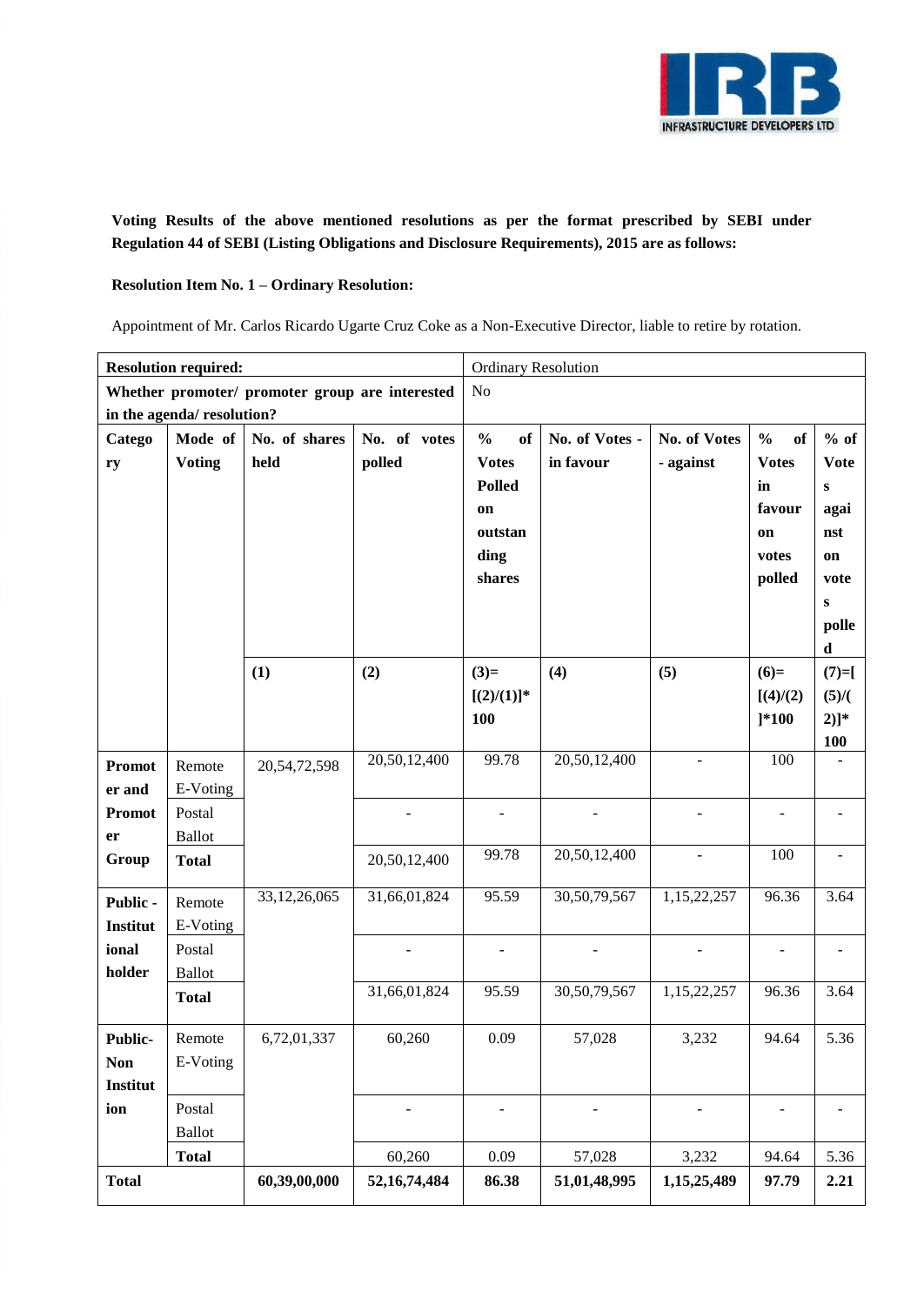

# **Resolution Item No. 2 – Ordinary Resolution:**

Appointment of Mr. Jose Angel Tamariz Martel Goncer as a Non-Executive Director, not liable to retire by rotation.

|                                      | <b>Resolution required:</b>                      |                 |                 | <b>Ordinary Resolution</b> |              |                    |                          |                                          |  |
|--------------------------------------|--------------------------------------------------|-----------------|-----------------|----------------------------|--------------|--------------------|--------------------------|------------------------------------------|--|
|                                      | Whether<br>promoter/<br>promoter<br>group<br>are |                 |                 |                            | No           |                    |                          |                                          |  |
| interested in the agenda/resolution? |                                                  |                 |                 |                            |              |                    |                          |                                          |  |
| Catego                               | Mode of                                          | No.<br>of       | No. of votes    | % of Votes                 | No. of Votes | No.<br>of          | % of                     | $\mathbf{0}_{\mathbf{0}}^{\prime}$<br>of |  |
| ry                                   | <b>Voting</b>                                    | shares held     | polled          | <b>Polled</b><br>on        | - in favour  | <b>Votes</b><br>÷, | <b>Votes</b>             | <b>Votes</b>                             |  |
|                                      |                                                  |                 |                 | outstandin                 |              | against            | in                       | against                                  |  |
|                                      |                                                  |                 |                 | g shares                   |              |                    | favou                    | on                                       |  |
|                                      |                                                  |                 |                 |                            |              |                    | r<br>on                  | votes                                    |  |
|                                      |                                                  |                 |                 |                            |              |                    | votes                    | polled                                   |  |
|                                      |                                                  |                 |                 |                            |              |                    | polle                    |                                          |  |
|                                      |                                                  |                 |                 |                            |              |                    | $\mathbf d$              |                                          |  |
|                                      |                                                  | (1)             | (2)             | $(3)=$                     | (4)          | (5)                | $(6)=$                   | $(7)=[(5)$                               |  |
|                                      |                                                  |                 |                 | $[(2)/(1)]$ *10            |              |                    | $[(4)$ /(                | $/(2)]^*$                                |  |
|                                      |                                                  |                 |                 | $\bf{0}$                   |              |                    | $2)]*1$                  | 100                                      |  |
|                                      |                                                  |                 |                 |                            |              |                    | $\bf{00}$                |                                          |  |
| <b>Promot</b>                        | Remote                                           | 20, 54, 72, 598 | 20,50,12,400    | 99.78                      | 20,50,12,400 |                    | 100                      |                                          |  |
| er and                               | E-Voting                                         |                 |                 |                            |              |                    |                          |                                          |  |
| <b>Promot</b>                        | Postal                                           |                 |                 |                            |              |                    |                          |                                          |  |
| er                                   | <b>Ballot</b>                                    |                 |                 |                            |              |                    |                          |                                          |  |
| Group                                | <b>Total</b>                                     |                 | 20,50,12,400    | 99.78                      | 20,50,12,400 |                    | 100                      |                                          |  |
| Public -                             | Remote                                           | 33, 12, 26, 065 | 31,66,01,824    | 95.58                      | 29,86,21,042 | 1,79,80,782        | 94.32                    | 5.68                                     |  |
| Institut                             | E-Voting                                         |                 |                 |                            |              |                    |                          |                                          |  |
| ional                                | Postal                                           |                 |                 |                            |              |                    | $\overline{\phantom{0}}$ | $\blacksquare$                           |  |
| holder                               | <b>Ballot</b>                                    |                 |                 |                            |              |                    |                          |                                          |  |
|                                      | <b>Total</b>                                     |                 | 31,66,01,824    | 95.58                      | 29,86,21,042 | 1,79,80,782        | 94.32                    | 5.68                                     |  |
| Public-                              | Remote                                           | 6,72,01,337     | 60,657          | 0.09                       | 57,077       | 3,580              | 94.10                    | 5.90                                     |  |
| <b>Non</b>                           | E-Voting                                         |                 |                 |                            |              |                    |                          |                                          |  |
| <b>Institut</b>                      |                                                  |                 |                 |                            |              |                    |                          |                                          |  |
| ion                                  | Postal                                           |                 |                 |                            |              |                    |                          |                                          |  |
|                                      | <b>Ballot</b>                                    |                 |                 |                            |              |                    |                          |                                          |  |
|                                      | <b>Total</b>                                     |                 | 60,657          | 0.09                       | 57,077       | 3,580              | 94.10                    | 5.90                                     |  |
| <b>Total</b>                         |                                                  | 60,39,00,000    | 52, 16, 74, 881 | 86.38                      | 50,36,90,519 | 1,79,84,362        | 96.55                    | 3.45                                     |  |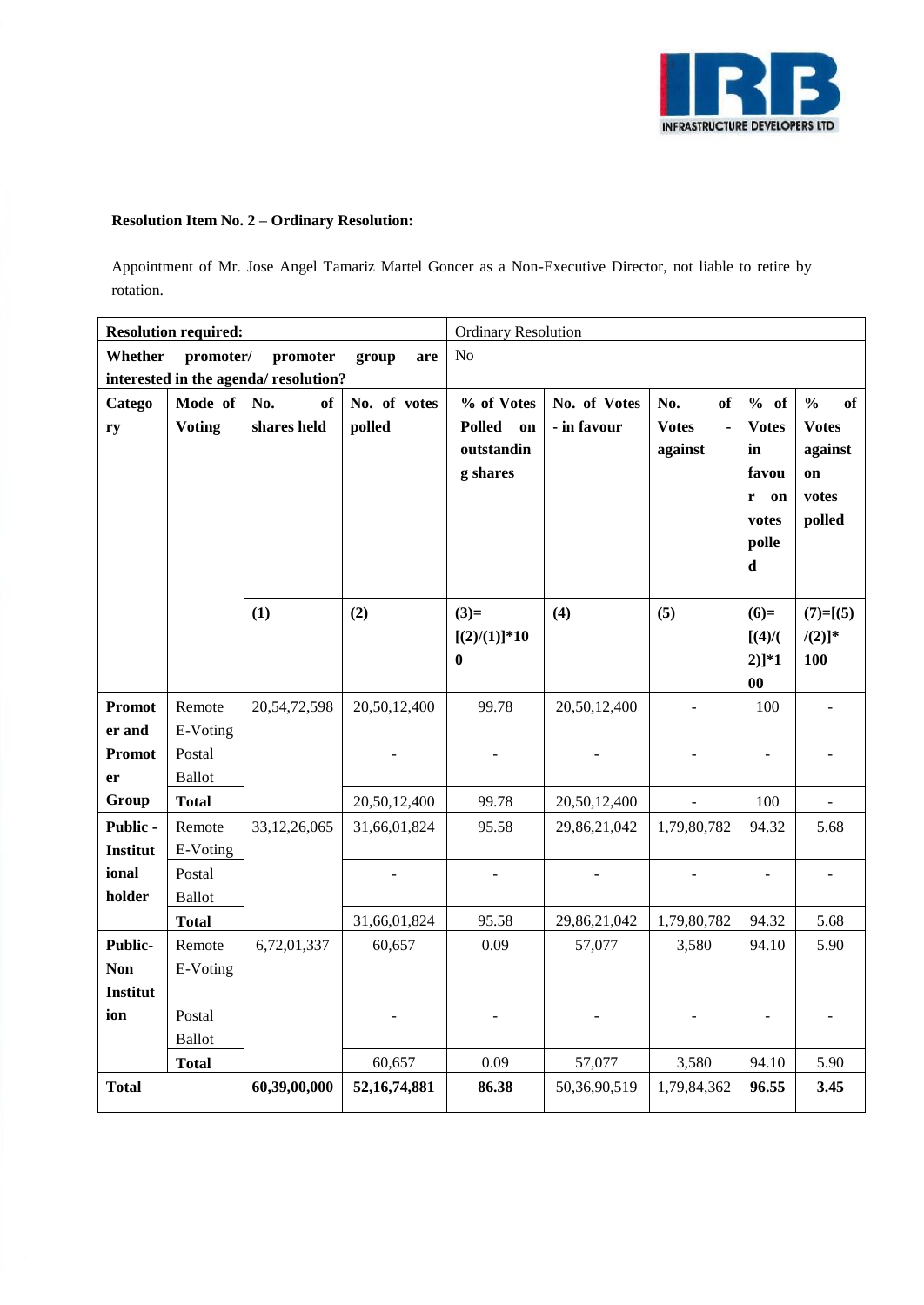

# **Resolution Item No. 3 – Ordinary Resolution:**

Approval for change in terms of appointment of Mr. Virendra D. Mhaiskar as Director, Liable to retire by rotation from non-retiring director.

| <b>Resolution required:</b>                      |                               |                 |                 | <b>Ordinary Resolution</b> |                 |                     |                    |                     |
|--------------------------------------------------|-------------------------------|-----------------|-----------------|----------------------------|-----------------|---------------------|--------------------|---------------------|
| Whether<br>promoter/<br>promoter<br>group<br>are |                               |                 |                 | N <sub>o</sub>             |                 |                     |                    |                     |
| interested in the agenda/resolution?             |                               |                 |                 |                            |                 |                     |                    |                     |
| Catego                                           | Mode of                       | No.<br>of       | No. of votes    | % of Votes                 | No. of Votes    | No.<br>of           | % of               | $\frac{0}{0}$<br>of |
| ry                                               | <b>Voting</b>                 | shares held     | polled          | <b>Polled</b><br>on        | - in favour     | <b>Votes</b><br>÷,  | <b>Votes</b>       | <b>Votes</b>        |
|                                                  |                               |                 |                 | outstandin                 |                 | against             | in                 | against             |
|                                                  |                               |                 |                 | g shares                   |                 |                     | favou              | on                  |
|                                                  |                               |                 |                 |                            |                 |                     | $\mathbf{r}$<br>on | votes               |
|                                                  |                               |                 |                 |                            |                 |                     | votes              | polled              |
|                                                  |                               |                 |                 |                            |                 |                     | polle              |                     |
|                                                  |                               |                 |                 |                            |                 |                     | $\mathbf d$        |                     |
|                                                  |                               | (1)             | (2)             | $(3)=$                     | (4)             | (5)                 | $(6)=$             | $(7)=[(5)$          |
|                                                  |                               |                 |                 | $[(2)/(1)]$ *10            |                 |                     | $[(4)$ /(          | $/(2)]^*$           |
|                                                  |                               |                 |                 | $\bf{0}$                   |                 |                     | $2)]*1$            | 100                 |
|                                                  |                               |                 |                 |                            |                 |                     | $\bf{00}$          |                     |
| Promot                                           | Remote                        | 20,54,72,598    | 20,50,12,400    | 99.78                      | 20,50,12,400    |                     | 100                |                     |
| er and                                           | E-Voting                      |                 |                 |                            |                 |                     |                    |                     |
| <b>Promot</b>                                    | Postal                        |                 |                 |                            |                 |                     | $\blacksquare$     |                     |
| er                                               | <b>Ballot</b>                 |                 |                 |                            |                 |                     |                    |                     |
| Group                                            | <b>Total</b>                  |                 | 20,50,12,400    | 99.78                      | 20,50,12,400    | $\bar{\phantom{a}}$ | 100                |                     |
| Public -                                         | Remote                        | 33, 12, 26, 065 | 31,66,01,824    | 95.58                      | 31,65,49,547    | 52,277              | 99.98              | 0.02                |
| <b>Institut</b>                                  | E-Voting                      |                 |                 |                            |                 |                     |                    |                     |
| ional<br>holder                                  | Postal                        |                 |                 |                            |                 |                     | $\frac{1}{2}$      | $\overline{a}$      |
|                                                  | <b>Ballot</b><br><b>Total</b> |                 | 31,66,01,824    | 95.58                      | 31,65,49,547    | 52,277              | 99.98              | $0.02\,$            |
| Public-                                          | Remote                        | 6,72,01,337     | 60,826          | 0.09                       | 57,423          | 3,403               | 94.41              | 5.59                |
| <b>Non</b>                                       | E-Voting                      |                 |                 |                            |                 |                     |                    |                     |
| <b>Institut</b>                                  |                               |                 |                 |                            |                 |                     |                    |                     |
| ion                                              | Postal                        |                 |                 |                            |                 |                     |                    |                     |
|                                                  | <b>Ballot</b>                 |                 |                 |                            |                 |                     |                    |                     |
|                                                  | <b>Total</b>                  |                 | 60,826          | 0.09                       | 57,423          | 3,403               | 94.41              | 5.59                |
| <b>Total</b>                                     |                               | 60,39,00,000    | 52, 16, 75, 050 | 86.38                      | 52, 16, 19, 370 | 55,680              | 99.99              | 0.01                |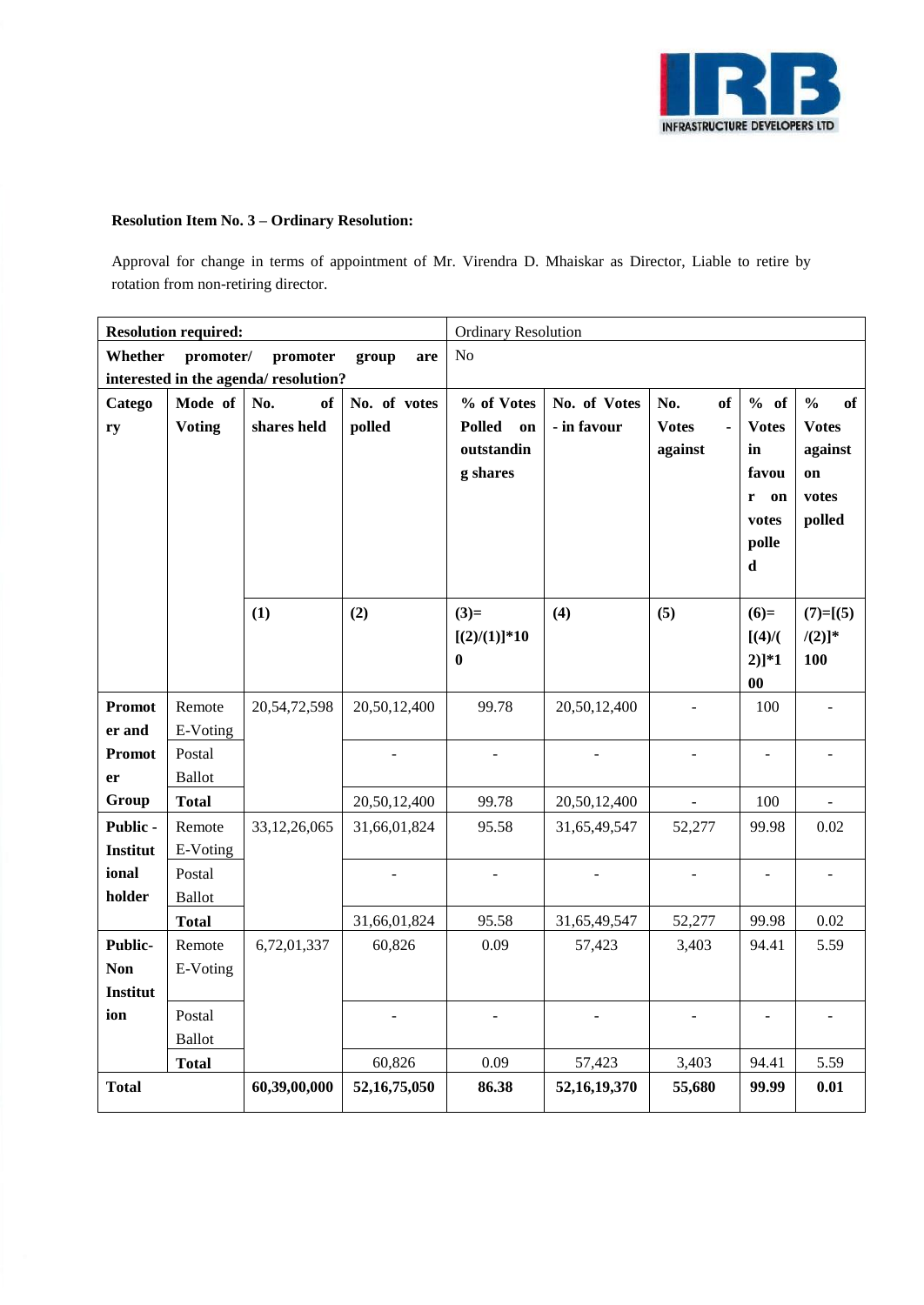

# **Resolution Item No. 4 – Special Resolution:**

Adoption of Restated Articles of Association of the Company.

|                 | <b>Resolution required:</b>           |                 |              | <b>Special Resolution</b> |                |                     |                   |                     |  |
|-----------------|---------------------------------------|-----------------|--------------|---------------------------|----------------|---------------------|-------------------|---------------------|--|
| Whether         | promoter/<br>promoter<br>group<br>are |                 |              |                           | N <sub>o</sub> |                     |                   |                     |  |
|                 | interested in the agenda/resolution?  |                 |              |                           |                |                     |                   |                     |  |
| Catego          | Mode of                               | No.<br>of       | No. of votes | % of Votes                | No. of Votes   | No.<br>of           | % of              | $\frac{0}{0}$<br>of |  |
| ry              | <b>Voting</b>                         | shares held     | polled       | <b>Polled</b><br>on       | - in favour    | <b>Votes</b><br>L,  | <b>Votes</b>      | <b>Votes</b>        |  |
|                 |                                       |                 |              | outstandin                |                | against             | in                | against             |  |
|                 |                                       |                 |              | g shares                  |                |                     | favou             | on                  |  |
|                 |                                       |                 |              |                           |                |                     | $\mathbf r$<br>on | votes               |  |
|                 |                                       |                 |              |                           |                |                     | votes             | polled              |  |
|                 |                                       |                 |              |                           |                |                     | polle             |                     |  |
|                 |                                       |                 |              |                           |                |                     | $\mathbf d$       |                     |  |
|                 |                                       | (1)             | (2)          | $(3)=$                    | (4)            | (5)                 | $(6)=$            | $(7)=[(5)$          |  |
|                 |                                       |                 |              | $[(2)/(1)]$ *10           |                |                     | $[(4)$ /(         | $/(2)]^*$           |  |
|                 |                                       |                 |              | $\bf{0}$                  |                |                     | $2)]*1$           | 100                 |  |
|                 |                                       |                 |              |                           |                |                     | $\bf{00}$         |                     |  |
| Promot          | Remote                                | 20,54,72,598    | 20,50,12,400 | 99.78                     | 20,50,12,400   |                     | 100               |                     |  |
| er and          | E-Voting                              |                 |              |                           |                |                     |                   |                     |  |
| Promot          | Postal                                |                 |              |                           |                |                     | $\frac{1}{2}$     | $\overline{a}$      |  |
| er              | <b>Ballot</b>                         |                 |              |                           |                |                     |                   |                     |  |
| Group           | <b>Total</b>                          |                 | 20,50,12,400 | 99.78                     | 20,50,12,400   | $\bar{\mathcal{L}}$ | 100               | $\overline{a}$      |  |
| Public -        | Remote                                | 33, 12, 26, 065 | 29,53,05,536 | 89.1553                   | 27,04,14,378   | 2,48,91,158         | 91.57             | 8.43                |  |
| Institut        | E-Voting                              |                 |              |                           |                |                     |                   |                     |  |
| ional           | Postal                                |                 |              |                           |                |                     | $\overline{a}$    |                     |  |
| holder          | <b>Ballot</b>                         |                 |              |                           |                |                     |                   |                     |  |
|                 | <b>Total</b>                          |                 | 29,53,05,536 | 89.1553                   | 27,04,14,378   | 2,48,91,158         | 91.57             | 8.43                |  |
| Public-         | Remote                                | 6,72,01,337     | 60,721       | 0.09                      | 58,907         | 1,814               | 97.01             | 2.99                |  |
| <b>Non</b>      | E-Voting                              |                 |              |                           |                |                     |                   |                     |  |
| <b>Institut</b> |                                       |                 |              |                           |                |                     |                   |                     |  |
| ion             | Postal<br><b>Ballot</b>               |                 |              |                           |                |                     |                   |                     |  |
|                 | <b>Total</b>                          |                 | 60,721       | 0.09                      | 58,907         | 1,814               | 97.01             | 2.99                |  |
| <b>Total</b>    |                                       | 60,39,00,000    | 50,03,78,657 | 82.86                     | 47,54,85,685   | 2,48,92,972         | 95.03             | 4.97                |  |
|                 |                                       |                 |              |                           |                |                     |                   |                     |  |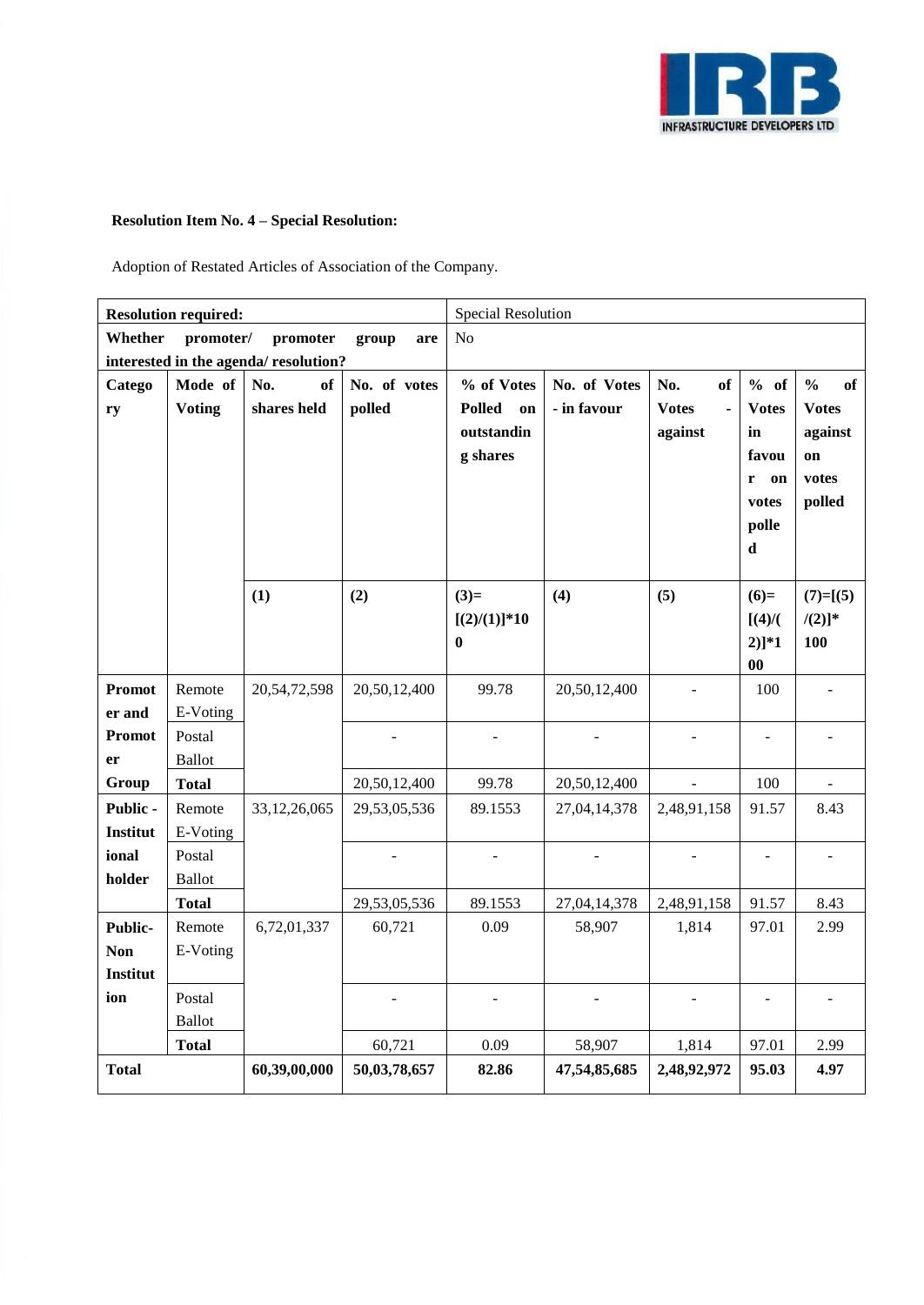

# **Resolution Item No. 5 – Special Resolution:**

Appointment of Ms. Priti Savla as Independent Director of the Company.

| <b>Resolution required:</b> |                                                    |                 |                 | Special Resolution  |                |                    |                              |                     |  |
|-----------------------------|----------------------------------------------------|-----------------|-----------------|---------------------|----------------|--------------------|------------------------------|---------------------|--|
|                             | Whether promoter/ promoter group are interested in |                 |                 |                     | N <sub>o</sub> |                    |                              |                     |  |
| the agenda/resolution?      |                                                    |                 |                 |                     |                |                    |                              |                     |  |
| Catego                      | No.<br>of<br>Mode of<br>No. of shares<br>votes     |                 |                 | $\frac{0}{0}$<br>of | No. of Votes - | No.<br>of          | % of                         | $\frac{0}{0}$<br>of |  |
| ry                          | <b>Voting</b>                                      | held            | polled          | <b>Votes</b>        | in favour      | <b>Votes</b><br>÷, | <b>Votes</b>                 | <b>Votes</b>        |  |
|                             |                                                    |                 |                 | <b>Polled</b>       |                | against            | in                           | against             |  |
|                             |                                                    |                 |                 | on                  |                |                    | favou                        | on                  |  |
|                             |                                                    |                 |                 | outsta              |                |                    | r on                         | votes               |  |
|                             |                                                    |                 |                 | nding               |                |                    | votes                        | polled              |  |
|                             |                                                    |                 |                 | shares              |                |                    | polle                        |                     |  |
|                             |                                                    |                 |                 |                     |                |                    | $\mathbf d$                  |                     |  |
|                             |                                                    | (1)             | (2)             | $(3)=$              | (4)            | (5)                | $(6)=$                       | $(7)=[(5)$          |  |
|                             |                                                    |                 |                 | [(2)/(1)]           |                |                    | $[(4)$ /(                    | $/(2)]^*$           |  |
|                             |                                                    |                 |                 | $*100$              |                |                    | $2)]*1$                      | 100                 |  |
|                             |                                                    |                 |                 |                     |                |                    | $\bf{00}$                    |                     |  |
| Promot                      | Remote                                             | 20,54,72,598    | 20,50,12,400    | 99.78               | 20,50,12,400   |                    | 100                          |                     |  |
| er and                      | E-Voting                                           |                 |                 |                     |                |                    |                              |                     |  |
| Promot                      | Postal                                             |                 |                 |                     |                | $\overline{a}$     | $\qquad \qquad \blacksquare$ | $\blacksquare$      |  |
| er                          | <b>Ballot</b>                                      |                 |                 |                     |                |                    |                              |                     |  |
| Group                       | <b>Total</b>                                       |                 | 20,50,12,400    | 99.78               | 20,50,12,400   | $\frac{1}{2}$      | 100                          | $\overline{a}$      |  |
| Public -                    | Remote                                             | 33, 12, 26, 065 | 31,66,01,824    | 95.58               | 31,65,99,400   | 2,424              | 99.99                        | 0.01                |  |
| Institut                    | E-Voting                                           |                 |                 |                     |                |                    |                              |                     |  |
| ional                       | Postal                                             |                 |                 |                     |                |                    |                              |                     |  |
| holder                      | <b>Ballot</b>                                      |                 |                 |                     |                |                    |                              |                     |  |
|                             | <b>Total</b>                                       |                 | 31,66,01,824    | 95.58               | 31,65,99,400   | 2,424              | 99.99                        | 0.01                |  |
| <b>Public-</b>              | Remote                                             | 6,72,01,337     | 60,809          | 0.09                | 57,367         | 3,442              | 94.34                        | 5.66                |  |
| <b>Non</b>                  | E-Voting                                           |                 |                 |                     |                |                    |                              |                     |  |
| Institut                    |                                                    |                 |                 |                     |                |                    |                              |                     |  |
| ion                         | Postal                                             |                 |                 |                     |                |                    |                              |                     |  |
|                             | <b>Ballot</b>                                      |                 |                 | 0.09                |                | 3,442              | 94.34                        | 5.66                |  |
|                             | <b>Total</b>                                       |                 | 60,809          |                     | 57,367         |                    | 99.99                        |                     |  |
| <b>Total</b>                |                                                    | 60,39,00,000    | 52, 16, 75, 033 | 86.38               | 52,16,69,167   | 5,866              |                              | 0.01                |  |